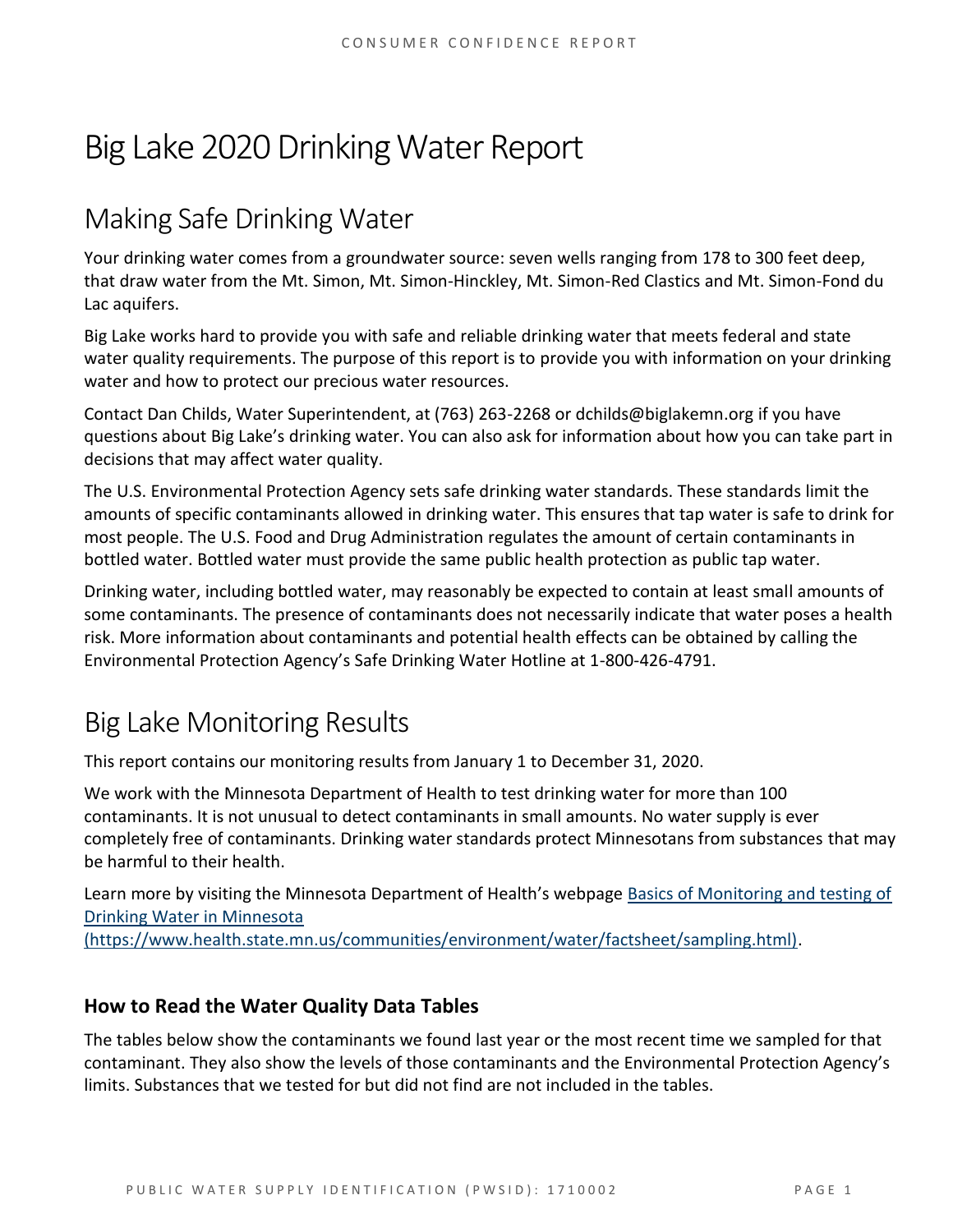We sample for some contaminants less than once a year because their levels in water are not expected to change from year to year. If we found any of these contaminants the last time we sampled for them, we included them in the tables below with the detection date.

We may have done additional monitoring for contaminants that are not included in the Safe Drinking Water Act. To request a copy of these results, call the Minnesota Department of Health at 651-201-4700 or 1-800-818-9318 between 8:00 a.m. and 4:30 p.m., Monday through Friday.

Some contaminants are monitored regularly throughout the year, and rolling (or moving) annual averages are used to manage compliance. Because of this averaging, there are times where the Range of Detected Test Results for the calendar year is lower than the Highest Average or Highest Single Test Result, because it occurred in the previous calendar year.

### **Definitions**

- **AL (Action Level)**: The concentration of a contaminant which, if exceeded, triggers treatment or other requirements which a water system must follow.
- **EPA:** Environmental Protection Agency
- **MCL (Maximum contaminant level)**: The highest level of a contaminant that is allowed in drinking water. MCLs are set as close to the MCLGs as feasible using the best available treatment technology.
- **MCLG (Maximum contaminant level goal)**: The level of a contaminant in drinking water below which there is no known or expected risk to health. MCLGs allow for a margin of safety.
- **MRDL (Maximum residual disinfectant level):** The highest level of a disinfectant allowed in drinking water. There is convincing evidence that addition of a disinfectant is necessary for control of microbial contaminants.
- **MRDLG (Maximum residual disinfectant level goal)**: The level of a drinking water disinfectant below which there is no known or expected risk to health. MRDLGs do not reflect the benefits of the use of disinfectants to control microbial contaminants.
- **N/A (Not applicable)**: Does not apply.
- **pCi/l (picocuries per liter)**: A measure of radioactivity.
- **ppb (parts per billion)**: One part per billion in water is like one drop in one billion drops of water, or about one drop in a swimming pool. ppb is the same as micrograms per liter (μg/l).
- **ppm (parts per million)**: One part per million is like one drop in one million drops of water, or about one cup in a swimming pool. ppm is the same as milligrams per liter (mg/l).
- **PWSID**: Public water system identification.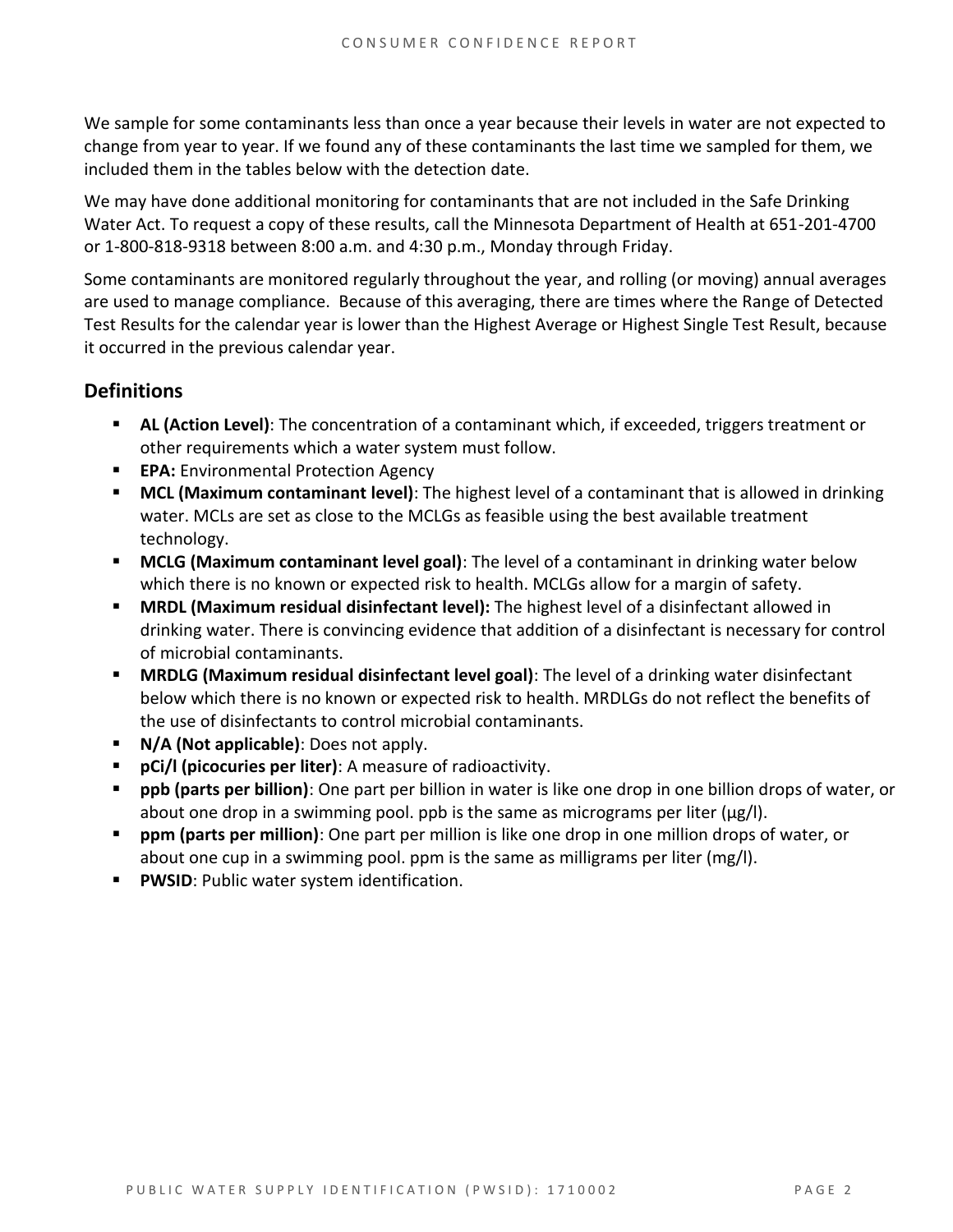## **Monitoring Results – Regulated Substances**

| LEAD AND COPPER - Tested at customer taps.                   |                                         |                                           |                                                   |                                                                             |                  |                                        |
|--------------------------------------------------------------|-----------------------------------------|-------------------------------------------|---------------------------------------------------|-----------------------------------------------------------------------------|------------------|----------------------------------------|
| <b>Contaminant</b> (Date, if<br>sampled in previous<br>year) | EPA's<br><b>Ideal</b><br>Goal<br>(MCLG) | EPA's<br><b>Action</b><br>Level           | 90% of<br><b>Results Were</b><br><b>Less Than</b> | <b>Number</b><br><b>of</b><br><b>Homes</b><br>with<br>High<br><b>Levels</b> | <b>Violation</b> | <b>Typical Sources</b>                 |
| Lead (09/23/19)                                              | 0 ppb                                   | 90% of<br>homes<br>less than<br>15 ppb    | $1.5$ ppb                                         | 0 out of<br>30                                                              | NO.              | Corrosion of<br>household<br>plumbing. |
| Copper (09/23/19)                                            | 0 ppm                                   | 90% of<br>homes<br>less than<br>$1.3$ ppm | $0.3$ ppm                                         | 0 out of<br>30                                                              | NO.              | Corrosion of<br>household<br>plumbing. |

| <b>INORGANIC &amp; ORGANIC CONTAMINANTS - Tested in drinking water.</b> |                                         |                         |                                                                                    |                                                    |                  |                                                                                                                 |
|-------------------------------------------------------------------------|-----------------------------------------|-------------------------|------------------------------------------------------------------------------------|----------------------------------------------------|------------------|-----------------------------------------------------------------------------------------------------------------|
| <b>Contaminant</b><br>(Date, if sampled<br>in previous year)            | EPA's<br><b>Ideal</b><br>Goal<br>(MCLG) | EPA's<br>Limit<br>(MCL) | <b>Highest</b><br><b>Average or</b><br><b>Highest Single</b><br><b>Test Result</b> | Range of<br><b>Detected</b><br><b>Test Results</b> | <b>Violation</b> | <b>Typical Sources</b>                                                                                          |
| <b>Nitrate</b>                                                          | 10 ppm                                  | 10.4<br>ppm             | $4.1$ ppm                                                                          | $2.20 - 4.10$<br>ppm                               | NO.              | <b>Runoff from fertilizer</b><br>use; Leaching from<br>septic tanks, sewage;<br>Erosion of natural<br>deposits. |
| <b>Barium</b><br>(04/13/17)                                             | 2 ppm                                   | 2 ppm                   | $0.06$ ppm                                                                         | N/A                                                | N <sub>O</sub>   | Discharge of drilling<br>wastes; Discharge<br>from metal refineries;<br>Erosion of natural<br>deposit.          |
| <b>Gross Alpha</b>                                                      | $0$ pCi/l                               | 15.4<br>pCi/l           | 6 pCi/l                                                                            | $4.3 - 6.1$<br>pCi/l                               | NO.              | Erosion of natural<br>deposits.                                                                                 |
| <b>Combined Radium</b>                                                  | 0 pCi/l                                 | 5.4<br>pCi/l            | $2.3$ pCi/l                                                                        | $1.4 - 3.1$<br>pCi/l                               | NO.              | Erosion of natural<br>deposits.                                                                                 |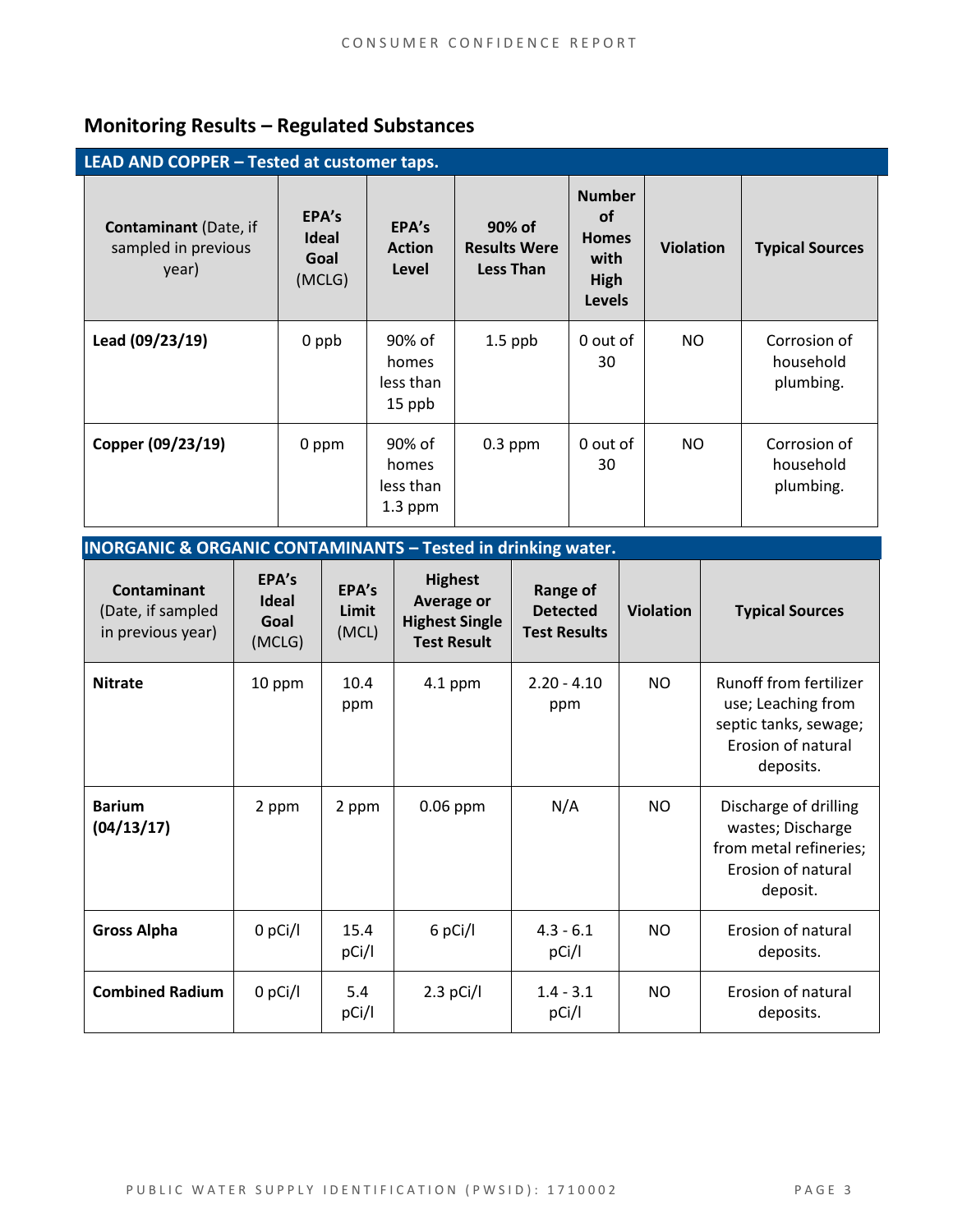| <b>CONTAMINANTS RELATED TO DISINFECTION - Tested in drinking water.</b> |                                               |                                    |                                                                                              |                                                    |                  |                                                  |
|-------------------------------------------------------------------------|-----------------------------------------------|------------------------------------|----------------------------------------------------------------------------------------------|----------------------------------------------------|------------------|--------------------------------------------------|
| Substance (Date, if<br>sampled in previous<br>year)                     | <b>EPA's Ideal</b><br>Goal (MCLG<br>or MRDLG) | EPA's<br>Limit<br>(MCL or<br>MRDL) | <b>Highest</b><br><b>Average or</b><br><b>Highest</b><br><b>Single Test</b><br><b>Result</b> | Range of<br><b>Detected</b><br><b>Test Results</b> | <b>Violation</b> | <b>Typical Sources</b>                           |
| <b>Total</b><br><b>Trihalomethanes</b><br>(TTHMs)                       | N/A                                           | 80 ppb                             | $17.3$ ppb                                                                                   | 7.90 - 17.30<br>ppb                                | NO.              | By-product of<br>drinking water<br>disinfection. |
| <b>Total Haloacetic</b><br>Acids (HAA)                                  | N/A                                           | 60 ppb                             | $5.3$ ppb                                                                                    | $2.50 - 5.30$<br>ppb                               | NO.              | By-product of<br>drinking water<br>disinfection. |
| <b>Total Chlorine</b>                                                   | $4.0$ ppm                                     | $4.0$ ppm                          | $0.82$ ppm                                                                                   | $0.72 - 0.93$<br>ppm                               | NO.              | Water additive<br>used to control<br>microbes.   |

Total HAA refers to HAA5

| <b>OTHER SUBSTANCES - Tested in drinking water.</b> |                                      |                         |                                                                             |                                                    |                  |                                                                               |  |
|-----------------------------------------------------|--------------------------------------|-------------------------|-----------------------------------------------------------------------------|----------------------------------------------------|------------------|-------------------------------------------------------------------------------|--|
| Substance (Date,<br>if sampled in<br>previous year) | EPA's<br><b>Ideal Goal</b><br>(MCLG) | EPA's<br>Limit<br>(MCL) | <b>Highest</b><br>Average or<br><b>Highest Single</b><br><b>Test Result</b> | Range of<br><b>Detected</b><br><b>Test Results</b> | <b>Violation</b> | <b>Typical Sources</b>                                                        |  |
| <b>Fluoride</b>                                     | $4.0$ ppm                            | $4.0$ ppm               | $0.62$ ppm                                                                  | $0.59 - 0.63$<br>ppm                               | NO.              | Erosion of natural<br>deposits; Water<br>additive to promote<br>strong teeth. |  |

### **Potential Health Effects and Corrective Actions (If Applicable)**

Fluoride: If your drinking water fluoride levels are below the optimal concentration range of 0.5 to 0.9 ppm, please talk with your dentist about how you can protect your teeth and your family's teeth from tooth decay and cavities. For more information, visit: MDH Drinking Water Fluoridation

(https://www.health.state.mn.us/communities/environment/water/com/fluoride.html). Fluoride is nature's cavity fighter, with small amounts present naturally in many drinking water sources. There is an overwhelming weight of credible, peer-reviewed, scientific evidence that fluoridation reduces tooth decay and cavities in children and adults, even when there is availability of fluoride from other sources, such as fluoride toothpaste and mouth rinses. Since studies show that optimal fluoride levels in drinking water benefit public health, municipal community water systems adjust the level of fluoride in the water to an optimal concentration between 0.5 to 0.9 parts per million (ppm) to protect your teeth. Fluoride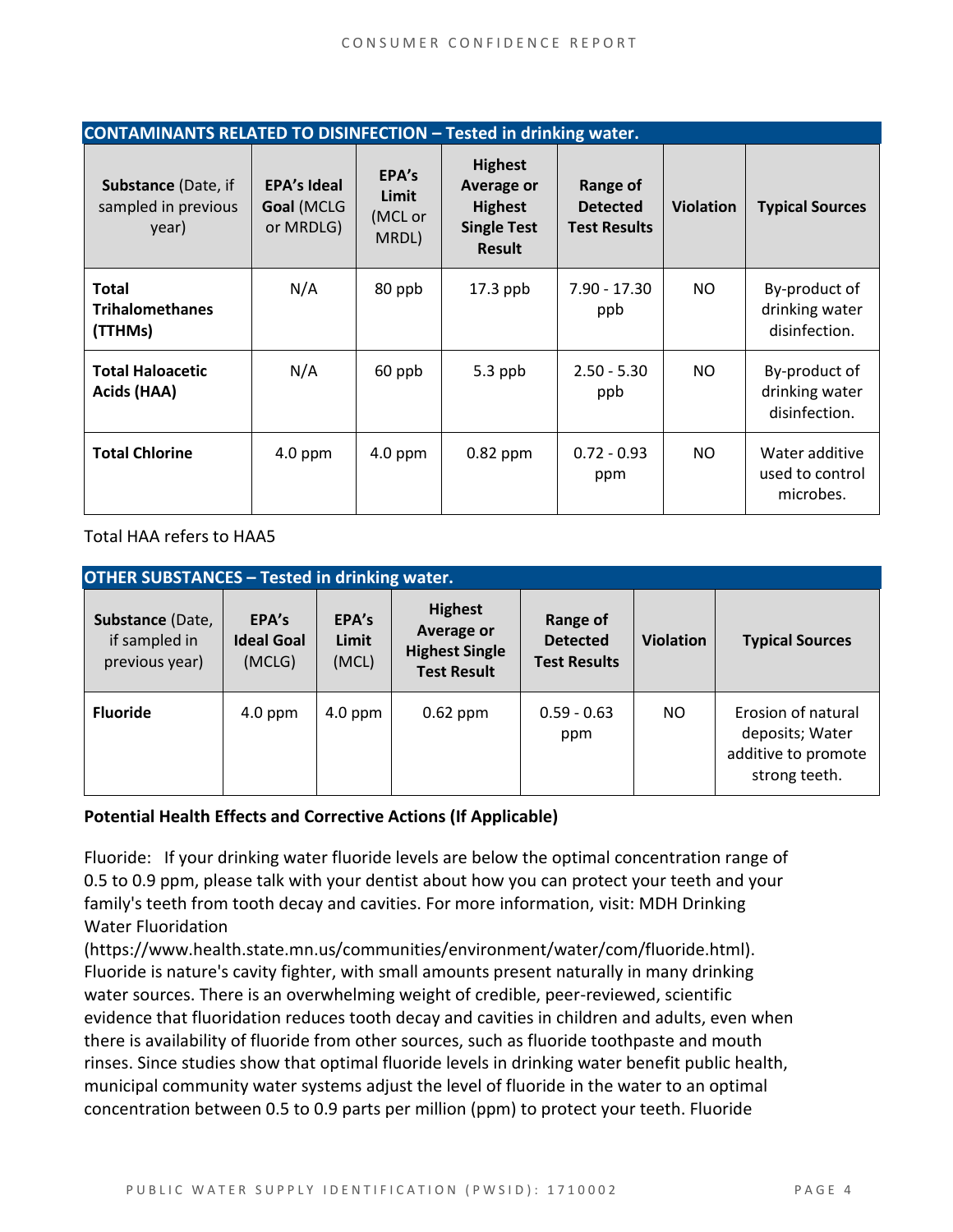levels below 2.0 ppm are not expected to increase the risk of a cosmetic condition known as enamel fluorosis.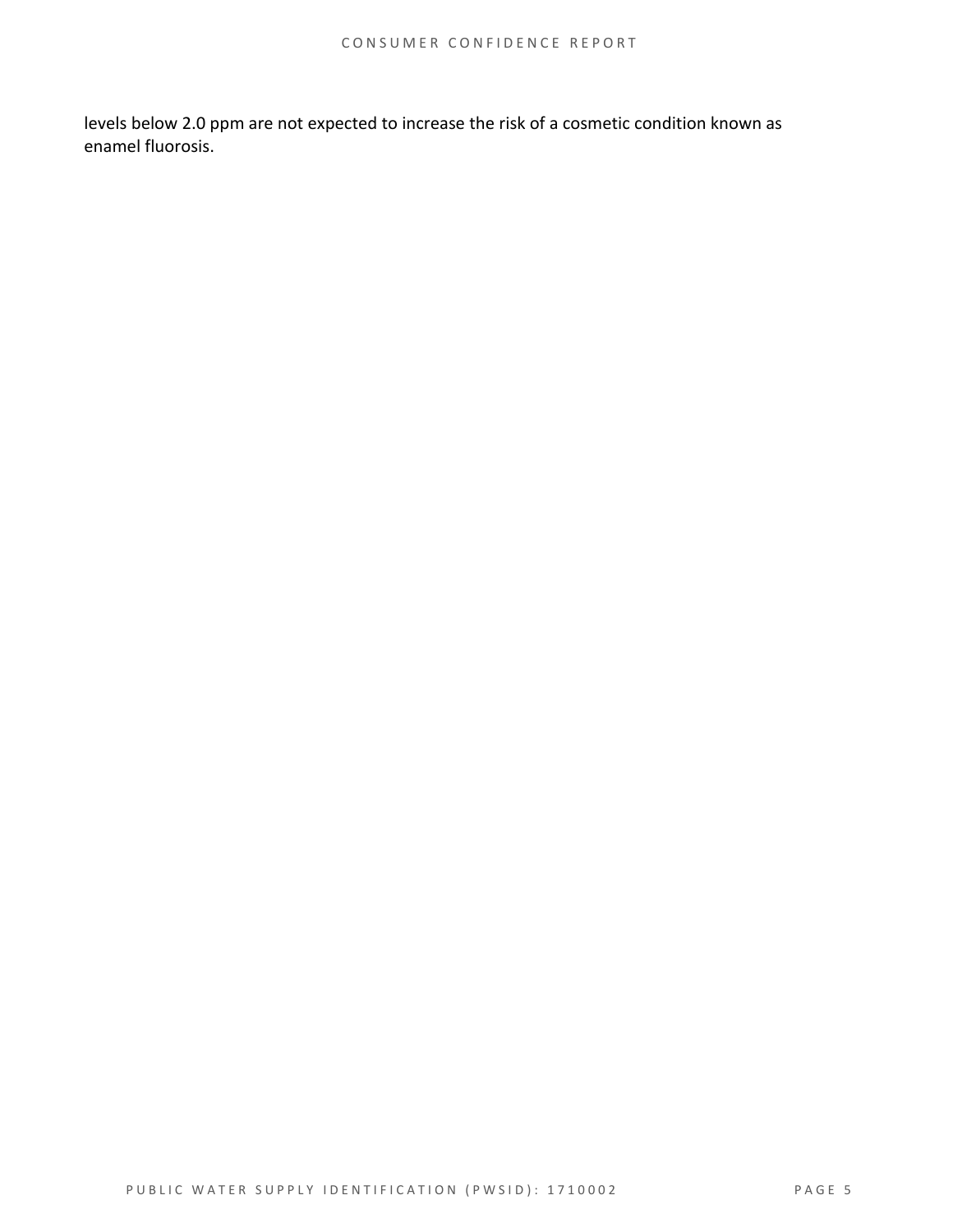### **Monitoring Results – Unregulated Substances**

In addition to testing drinking water for contaminants regulated under the Safe Drinking Water Act, we sometimes also monitor for contaminants that are not regulated. Unregulated contaminants do not have legal limits for drinking water.

Detection alone of a regulated or unregulated contaminant should not cause concern. The meaning of a detection should be determined considering current health effects information. We are often still learning about the health effects, so this information can change over time.

The following table shows the unregulated contaminants we detected last year, as well as human-health based guidance values for comparison, where available. The comparison values are based only on potential health impacts and do not consider our ability to measure contaminants at very low concentrations or the cost and technology of prevention and/or treatment. They may be set at levels that are costly, challenging, or impossible for water systems to meet (for example, large-scale treatment technology may not exist for a given contaminant).

A person drinking water with a contaminant at or below the comparison value would be at little or no risk for harmful health effects. If the level of a contaminant is above the comparison value, people of a certain age or with special health conditions - like a fetus, infants, children, elderly, and people with impaired immunity – may need to take extra precautions. Because these contaminants are unregulated, EPA and MDH require no particular action based on detection of an unregulated contaminant. We are notifying you of the unregulated contaminants we have detected as a public education opportunity.

▪ More information is available on MDH's [A-Z List of Contaminants in Water](https://www.health.state.mn.us/communities/environment/water/contaminants/index.html)  [\(https://www.health.state.mn.us/communities/environment/water/contaminants/index.html\)](https://www.health.state.mn.us/communities/environment/water/contaminants/index.html) and Fourth [Unregulated Contaminant Monitoring Rule \(UCMR 4\)](https://www.health.state.mn.us/communities/environment/water/com/ucmr4.html)  [\(https://www.health.state.mn.us/communities/environment/water/com/ucmr4.html\).](https://www.health.state.mn.us/communities/environment/water/com/ucmr4.html)

| <b>UNREGULATED CONTAMINANTS - Tested in drinking water.</b> |                         |                                                                          |                                                 |  |  |  |  |
|-------------------------------------------------------------|-------------------------|--------------------------------------------------------------------------|-------------------------------------------------|--|--|--|--|
| Contaminant                                                 | <b>Comparison Value</b> | <b>Highest Average Result</b><br>or Highest Single Test<br><b>Result</b> | <b>Range of Detected Test</b><br><b>Results</b> |  |  |  |  |
| Sodium*<br>20 ppm                                           |                         | $11.1$ ppm                                                               | N/A                                             |  |  |  |  |
| <b>Sulfate</b>                                              | 500 ppm                 | 23.5 ppm                                                                 | N/A                                             |  |  |  |  |

\*Note that home water softening can increase the level of sodium in your water.

### **Some People Are More Vulnerable to Contaminants in Drinking Water**

Some people may be more vulnerable to contaminants in drinking water than the general population. Immuno-compromised persons such as persons with cancer undergoing chemotherapy, persons who have undergone organ transplants, people with HIV/AIDS or other immune system disorders, some elderly, and infants can be particularly at risk from infections. The developing fetus and therefore pregnant women may also be more vulnerable to contaminants in drinking water. These people or their caregivers should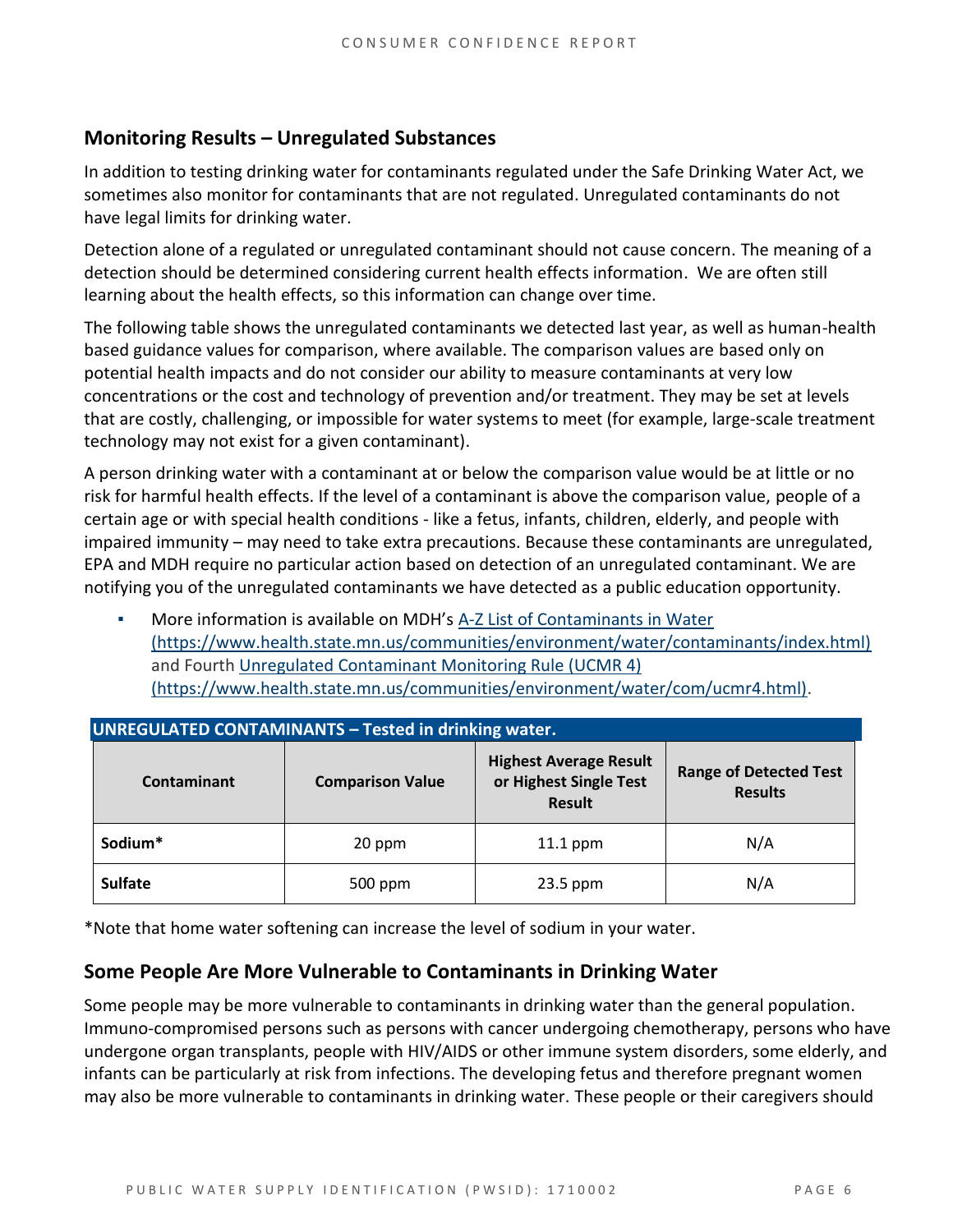seek advice about drinking water from their health care providers. EPA/Centers for Disease Control (CDC) guidelines on appropriate means to lessen the risk of infection by *Cryptosporidium* and other microbial contaminants are available from the Safe Drinking Water Hotline at 1-800-426-4791.

## Learn More about Your Drinking Water

### **Drinking Water Sources**

Minnesota's primary drinking water sources are groundwater and surface water. Groundwater is the water found in aquifers beneath the surface of the land. Groundwater supplies 75 percent of Minnesota's drinking water. Surface water is the water in lakes, rivers, and streams above the surface of the land. Surface water supplies 25 percent of Minnesota's drinking water.

Contaminants can get in drinking water sources from the natural environment and from people's daily activities. There are five main types of contaminants in drinking water sources.

- **Microbial contaminants,** such as viruses, bacteria, and parasites. Sources include sewage treatment plants, septic systems, agricultural livestock operations, pets, and wildlife.
- **Inorganic contaminants** include salts and metals from natural sources (e.g. rock and soil), oil and gas production, mining and farming operations, urban stormwater runoff, and wastewater discharges.
- **Pesticides and herbicides** are chemicals used to reduce or kill unwanted plants and pests. Sources include agriculture, urban stormwater runoff, and commercial and residential properties.
- **Organic chemical contaminants** include synthetic and volatile organic compounds. Sources include industrial processes and petroleum production, gas stations, urban stormwater runoff, and septic systems.
- **Radioactive contaminants** such as radium, thorium, and uranium isotopes come from natural sources (e.g. radon gas from soils and rock), mining operations, and oil and gas production.

The Minnesota Department of Health provides information about your drinking water source(s) in a source water assessment, including:

- How Big Lake is protecting your drinking water source(s);
- Nearby threats to your drinking water sources;
- How easily water and pollution can move from the surface of the land into drinking water sources, based on natural geology and the way wells are constructed.

Find your source water assessment at [Source Water Assessments](https://www.health.state.mn.us/communities/environment/water/swp/swa)  [\(https://www.health.state.mn.us/communities/environment/water/swp/swa\)](https://www.health.state.mn.us/communities/environment/water/swp/swa) or call 651-201-4700 or 1- 800-818-9318 between 8:00 a.m. and 4:30 p.m., Monday through Friday.

### **Lead in Drinking Water**

You may be in contact with lead through paint, water, dust, soil, food, hobbies, or your job. Coming in contact with lead can cause serious health problems for everyone. There is no safe level of lead. Babies, children under six years, and pregnant women are at the highest risk.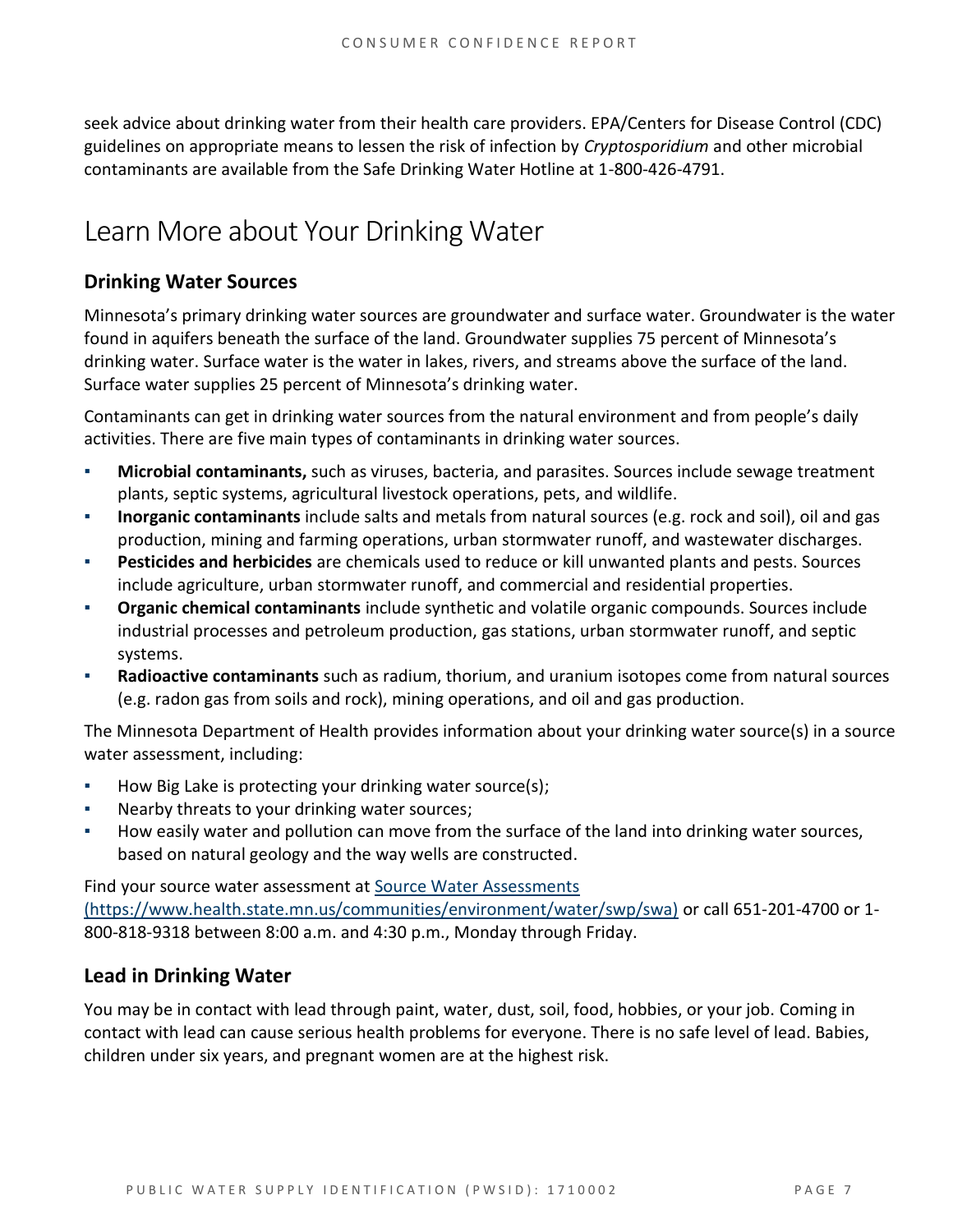Lead is rarely in a drinking water source, but it can get in your drinking water as it passes through lead service lines and your household plumbing system. Big Lake is responsible for providing high quality drinking water, but it cannot control the plumbing materials used in private buildings.

Read below to learn how you can protect yourself from lead in drinking water.

- 1. **Let the water run** for 30-60 seconds before using it for drinking or cooking if the water has not been turned on in over six hours. If you have a lead service line, you may need to let the water run longer. A service line is the underground pipe that brings water from the main water pipe under the street to your home.
	- You can find out if you have a lead service line by contacting your public water system, or you can check by following the steps at: [https://www.mprnews.org/story/2016/06/24/npr-find-lead](https://www.mprnews.org/story/2016/06/24/npr-find-lead-pipes-in-your-home)[pipes-in-your-home](https://www.mprnews.org/story/2016/06/24/npr-find-lead-pipes-in-your-home)
	- The only way to know if lead has been reduced by letting it run is to check with a test. If letting the water run does not reduce lead, consider other options to reduce your exposure.
- 2. **Use cold water** for drinking, making food, and making baby formula. Hot water releases more lead from pipes than cold water.
- 3. **Test your water.** In most cases, letting the water run and using cold water for drinking and cooking should keep lead levels low in your drinking water. If you are still concerned about lead, arrange with a laboratory to test your tap water. Testing your water is important if young children or pregnant women drink your tap water.
	- Contact a Minnesota Department of Health accredited laboratory to get a sample container and instructions on how to submit a sample: [Environmental Laboratory Accreditation Program](https://eldo.web.health.state.mn.us/public/accreditedlabs/labsearch.seam)  [\(https://eldo.web.health.state.mn.us/public/accreditedlabs/labsearch.seam\)](https://eldo.web.health.state.mn.us/public/accreditedlabs/labsearch.seam) The Minnesota Department of Health can help you understand your test results.
- 4. **Treat your water** if a test shows your water has high levels of lead after you let the water run.
	- Read about water treatment units: [Point-of-Use Water Treatment Units for Lead Reduction](https://www.health.state.mn.us/communities/environment/water/factsheet/poulead.html)  [\(https://www.health.state.mn.us/communities/environment/water/factsheet/poulead.html\)](https://www.health.state.mn.us/communities/environment/water/factsheet/poulead.html)

Learn more:

- Visit Lead in Drinking Water [\(https://www.health.state.mn.us/communities/environment/water/contaminants/lead.html\)](https://www.health.state.mn.us/communities/environment/water/contaminants/lead.html)
- Visit [Basic Information about Lead in Drinking Water](http://www.epa.gov/safewater/lead) (http://www.epa.gov/safewater/lead)
- Call the EPA Safe Drinking Water Hotline at 1-800-426-4791. To learn about how to reduce your contact with lead from sources other than your drinking water, visit [Lead Poisoning Prevention:](https://www.health.state.mn.us/communities/environment/lead/sources.html)  [Common Sources \(https://www.health.state.mn.us/communities/environment/lead/sources.html\).](https://www.health.state.mn.us/communities/environment/lead/sources.html)

## Help Protect Our Most Precious Resource – Water